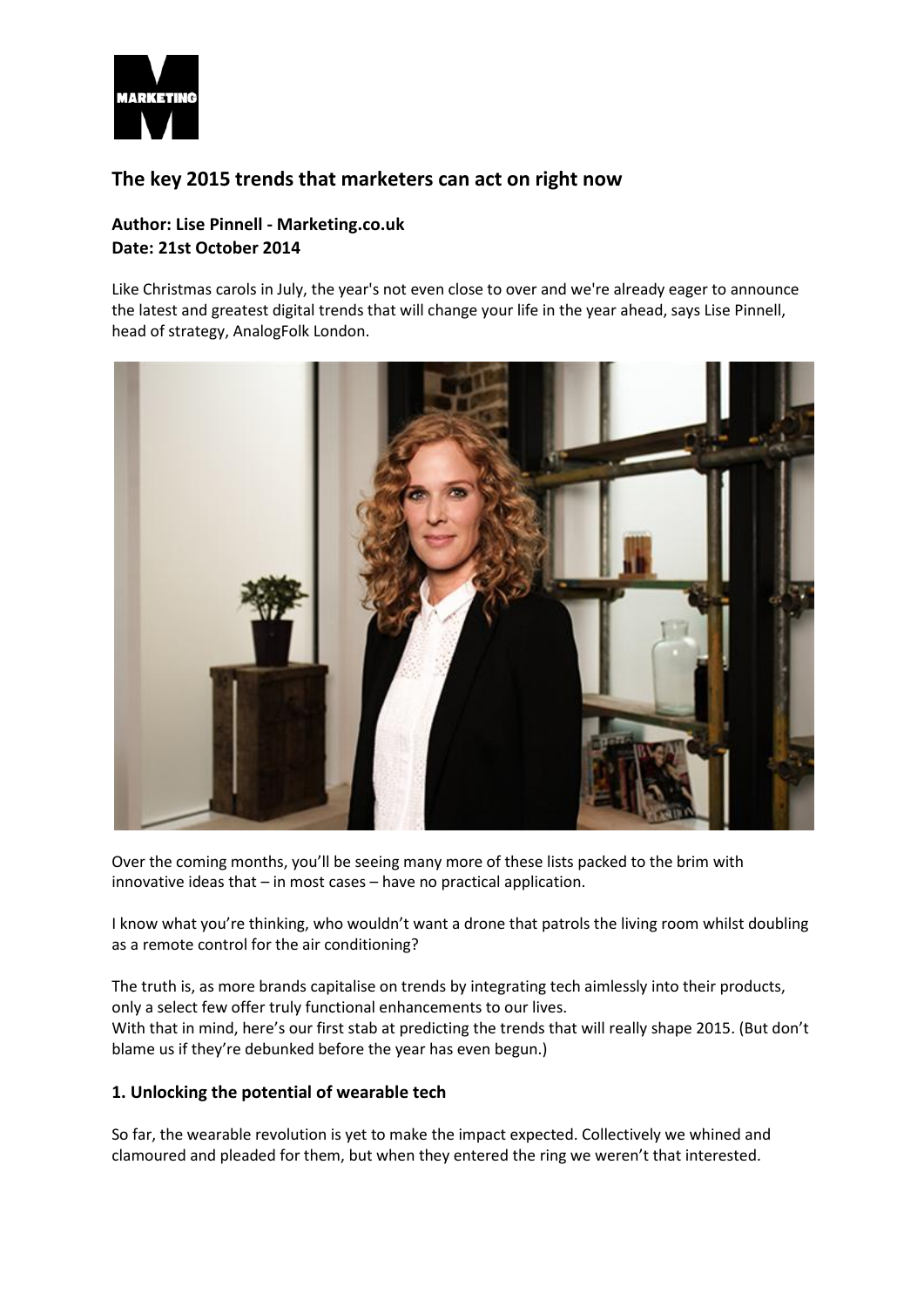

With research from Endeavour Partners finding that over one third of users abandon their smart wearables within six months, there is clearly a gap between consumer expectations and the reality of the products.

The fight is not yet over, but it seems the wearable tech pushed into the mass market so far just hasn't been that useful.

But as Apple and Google (two super-heavyweights, if we're going to continue the boxing analogy) begin to align the technology with luxury fashion, this may be set to change.

In order to get the most out of these devices, whether building them from scratch or enhancing existing ones with software, brands must ensure they make something with lasting value rather than temporary novelty.

#### **2. The age of accessible data**

People have always been sceptical about handing over their data to brands. The thought process has been, "If I give them my information, am I willing to delete one extra email per day for the rest of my life?" But as long as the value exchange is enticing enough, consumers are more willing than ever to allow brands access to their data.

For instance, 36% of global consumers are willing to share their current location with retailers via GPS – almost double the number who were just one year ago. In return, marketers are moving beyond basic segmentation to offer truly personalised, valuable and permissioned experiences.

As this continues, our openness with personal data will grow throughout 2015, granting more opportunities for brands to engage with their customers.

## **3. Getting personal**

Offering personal communications with customers used to involve the kind of workload that would make a mule balk.

But increasingly sophisticated algorithms and predictive models that are capable of analysing myriad data streams can now do the bulk of the heavy lifting. This gives brands the opportunity to tailor services and products to individual customers with more precision than ever before.

Imagine a bank that could seamlessly allocate money between your mortgage, loans and current account based on your previous behaviour, always making sure you got the best deal. Welcome to 2015. The revolution in banking, health, hospitality, and travel is about to begin.

#### **4. Embracing future-facing business models**

There was a time when brands could stoically tie themselves to a single proposition and drive brand value by romanticising that positioning.

But new brands and start-ups aren't following those rules. Services like Uber are uniting irreconcilable poles of value – in this case cheap, simple and convenient.